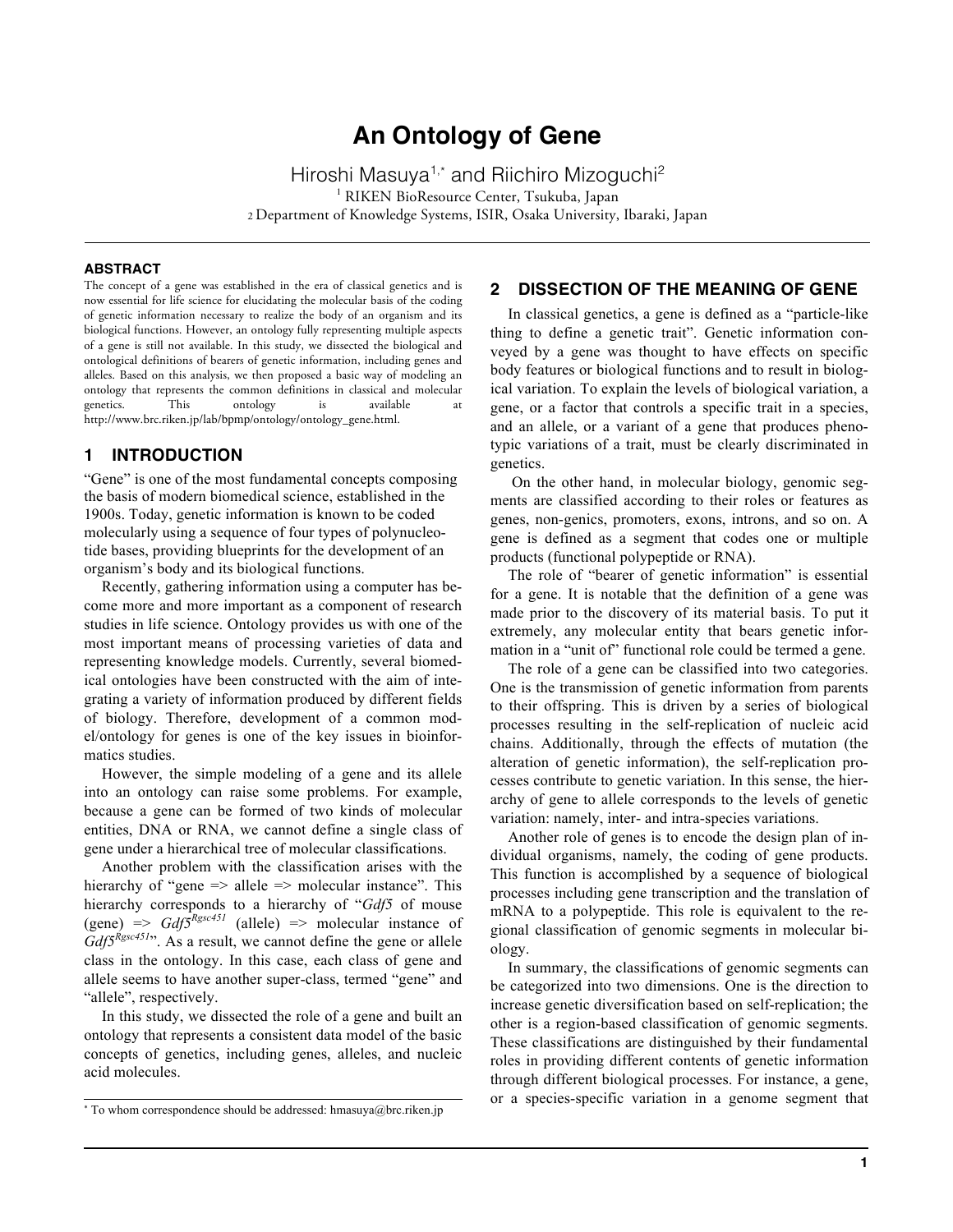codes a gene product, can be represented as the point of intersection of these two systems (Fig. 1).



**Fig. 1.** Two-dimensional classification of genomic segment.

The above-mentioned problem, i.e., that the concepts of gene and allele seem to contain "another super-class" can be solved if they are regarded as top-level concepts for roles in a specific context.

# **3 DETAILED DISSECTION OF THE ROLES OF GENOMIC SEGMENTS**

Next, we further dissected the detailed roles of genomic segments.

### **3.1 Similarities and differences between the two kinds of genetic information**

The two kinds of genetic information carried by a gene are commonly represented by the specific form, or the functional structure of the polynucleotide molecule. This structure can be compared to an artificial information bearer in which symbol sequences (e.g., text) are conveyed on an information media (e.g., paper).

In the description of information using text, a "symbol" is the most fundamental unit. In the English language, the letter "G" in the alphabet represents an abstract meaning (informational object) of the symbol "G" with the form of a line image in the shape of "G". The coding of genetic information by a molecule has the same structure. The genetic information of "G" is representation of the abstract symbol of "G of the genetic code," the molecular entity of which corresponds to a guanine nucleotide. (Mizoguchi 2004)

Using a sequence of such molecular symbols, representing the polynucleotide groups, the genetic information for an organism can be conveyed. This is analogous to a paper document conveying a representation of a story or a specification of something using a symbol sequence.

On the other hand, the content represented by the two kinds of genetic information is clearly different. With selfreplication, the content represented is the design plan for the nucleotide chain as itself. In the coding of a gene product, the content is a sequence of polypeptides or functional RNA as a design plan.

# **3.2 Detailed classification of role for selfreplication**

The roles of self-replication and diversification can be classified as follows:

*(1) Level general to all organisms:*

*A molecular entity, such as polynucleotide group, is termed as a genomic segment and plays a role in bearing information for self-replication under the general context of the organism.*

*(2) Level reflecting the identity of a biological species:*

The genomic segment plays a specified role in bearing species-specific genetic information under the context of the population of the species (or the gene pool). At this level, the genomic segment may be often termed as a genetic marker. In this paper, we call it an "s-segment".

*(3) Level reflecting inter-species variation:*

Under the context of species populations, another role exists: encoding inter-species variations. In this context, the s-segment is referred to as an allele.

# **3.3 Region-based classification of genomic segments**

On the other hand, under the context of an organism, a genomic segment, which codes a polypeptide or a functional RNA, is generally termed as a "gene". This is not a speciesspecific gene, as described above. In this paper, we refer to this context as a "gene type" for discriminatory purposes.

# **4 ONTOLOGICAL MODEL FOR GENE**

Based on these analyses, we worked out an ontological model to describe the concept of gene. We referred to Yet Another More-Advanced Top-level Ontology (YAMATO), which represents a basic framework of roles and representation (Mizoguchi 2004; 2009). For the modeling tool, we used the Hozo ontology editor, which enables a systematic description of role-related concepts and their contexts (Hozo).

With the Hozo ontology editor, concepts are fundamentally categorized into basic concepts, which can be defined context-independently, and role concepts to be played by an entity, which are dependent on a specific context. An entity playing a role concept is termed as a "role-holder". For example, a teacher, a person who plays the role of a teacher role in a school is a role-holder. The player is selected from the basic concepts or role-holders (Kozaki et al., 2007).

Definitions of key concepts in natural language are shown below and their schematic representation in Hozo is depicted in Figure 2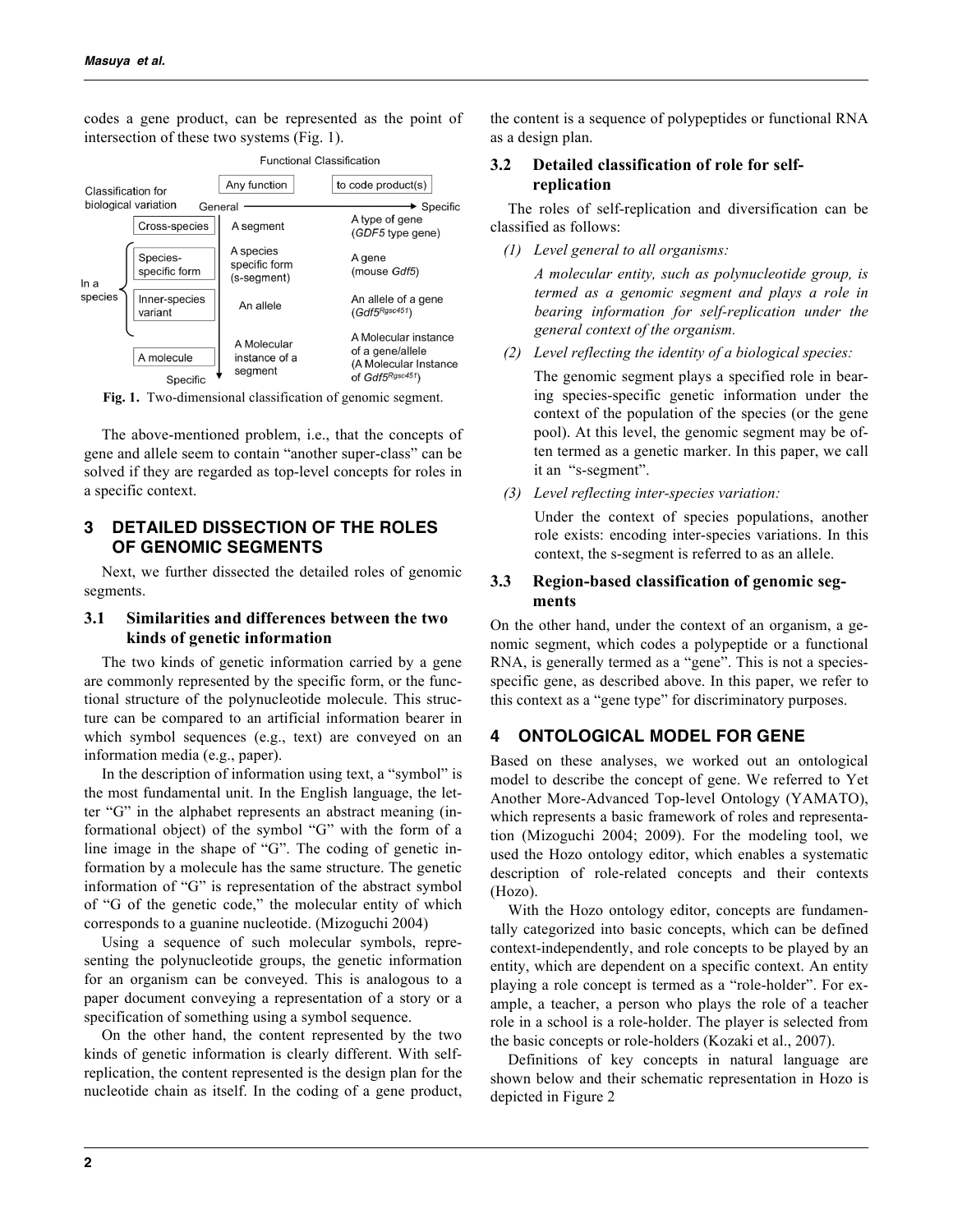

**Fig. 2.** Modeling of gene, allele and genetic information according to the Hozo ontology editor. A: Class tree of basic concepts. B: Composition of *organism* and *population of a species*.

- *(i) Genomic segment* =  $_{def}$  A role holder played by a *molecular entity* or *polynucleotide group*, under the context of *organism*.
- *(ii) Gene type*  $=_{def} A$  role holder played by a *genomic segment*, which has both of the two kinds of genetic information, i.e., *information for selfreplication* and *coding of gene product*, and inherited *genomic segment* under the *organism* context.
- *(iii) S-segment*  $=_{def} A$  role holder played by a *genomic segment* under the context of a *population of a species*, a *Mendelian population*.
- *(iv) Gene*  $=_{def} A$  role holder played by a *gene type* under the context of a *population of a species*, which is defined by the specialization of the *s-segment*.
- *(v) Mutation* =<sub>def</sub> A role holder played by a *genomic segment*, which is the terminal state in the process under the context of the *mutation process*.
- *(vi) Variant of s-segment*  $=_{def} A$  role holder played by a *s-segment* under the context of a *mutation process in gene pool.*
- *(vii) Allele*  $=_{def} A$  role holder played by a *variant of an ssegment* under the context of a *gene pool of a population of a species.*
- *(viii)* Genetic information entity  $=_{def} A$  *YAMATO: representation*, composed of a *molecular sequence* of a representation form and *YAMATO:specification* as a content.
- $(ix)$  *Molecular sequence*  $=_{def} A$  *YAMATO:symbol sequence* composed of a *molecular symbol*.
- $(x)$  *Molecular symbol* =  $_{def}$  A *YAMATO:symbol*, which is a *YAMATO:content*.
- *(xi) Representation of molecular symbol*  $=_{def} A$ *YAMATO:representation*, which is composed of **a**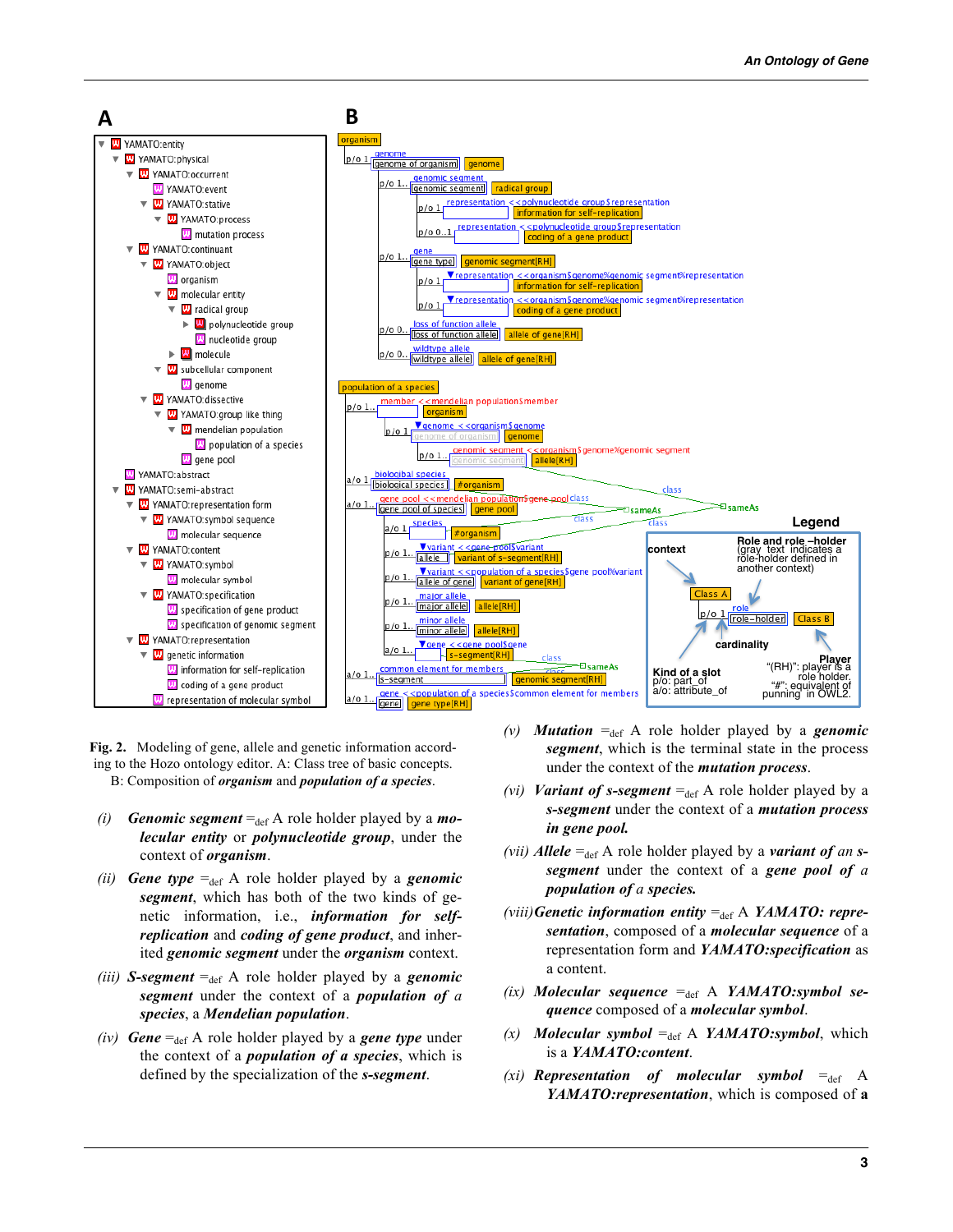*radical group* as a form and a *molecular symbol* as a content.

- *(xii) Major allele*  $=_{def} A$  role holder played by an *allele* under the context of the *population of a species*.
- *(xiii)Loss of function allele*  $=_{def} A$  role holder played by a *gene allele* under the context of an *organism*.

Hozo's reasoner dynamically generates a classification of role-holders and their players by referring to interrelationships among slots and class restrictions (Fig. 3). Because the classification of *genomic segment* is dependent on multiple contexts, the inferred hierarchy represents multiple inheritances of role-holders. Here, the hierarchy demonstrates the practical orders of classification as "*polynucleotide group* => *genomic segment* => *s-segment* => *allele* => *major allele*", "*s-segment* => *gene* => *gene allele* => *loss of function allele*" with the help of roles.



and role-holders (RH) generated by the Hozo-reasoner. One roleholder appears multiple times in the hierarchy because of multiple inheritance.

# **5 DISCUSSION**

### **5.1 Major outcomes of this study**

The meaning of the term "gene" seems to have changed historically. However, biologists have no difficulty thinking in Mendelian terms when applying traditional genetic techniques and are able to switch seamlessly to molecular conceptions of the gene (Griffiths et al. 2007). Therefore, the core concept of "gene" should be considered as being consistent between classic and molecular genetics. Although further refinements of the presently reported theory are needed, the present study may provide a foundation for the construction of a semantic data model for the concept of gene applicable to broad fields of life science including genetics, molecular biology, and population genetics.

First, we defined the body of information carried by a gene using YAMATO, which is a top-level ontology based on the traditional and commonplace Aristotelian ontology, such as the Basic Formal Ontology (BFO) and the Descriptive Ontology for Linguistic and Cognitive Engineering (DOLCE). The ontology of representation in YAMATO shows the definition of the general structure for variously styled "content-bearing informational entities", or *representations*, composed of a *representation form* and a *content*. A physical thing conveying a *representation* (i.e.**,** books or electric document files) is defined as a *representing thing*. The ontology of representation provides a detailed theory for the classification and instantiation of these abstract and physical entities (Mizoguchi, 2004).

A *genetic information entity*, which is transmitted from a parent to its progeny (or from a genomic segment to a replicated segment) was modeled as a specific combination of a symbol-sequence pattern of nucleotides and informational content to specify a one-dimensional structure of itself or a non-self molecule (gene product). This model revealed the separation of "information for self-replication", which all genomic segments have, and "coding of gene products", which only genes have. The modeling of a *genomic segment* analogous to a *representing thing* enables multiple copies of a specific gene to share the same genetic information.

Another achievement is the modeling of a multiplex classification of genomic segments that play different roles in different contexts. By dissecting the biological role of *genetic information entities* and their contexts (i.e., organisms or biological populations), we demonstrated the systematic organization of concepts derived from genomic segment without multiple inheritance. This achievement was obtained thanks to the Hozo tool, in which the role theory of YAMATO is well embodied as operations to edit ontologies (Kozaki et. al. 2007, Mizoguchi 2009, Hozo).

#### **5.2 Related work**

Various broad concepts of "gene" have been proposed among existing biomedical ontologies. For example, the Sequence Ontology (SO) classifies a gene as a "*region*", which is a "*sequence feature*" composed of bases and a polypeptide region composed of amino acids (Eilbeck et al., 2005). Other ontologies classify a gene as a biological macromolecule (Foundational Model of Anatomy Ontology: FMA), a genetic observation type (Health Level Seven: HL7), or a genetic interval (Ontology of Genetic Interval: OGI). Although each of these classifications represents an aspect of a gene, they do not encompass the meaning generally accepted. To solve this problem, several efforts have been undertaken by the OBO Foundry and related groups.